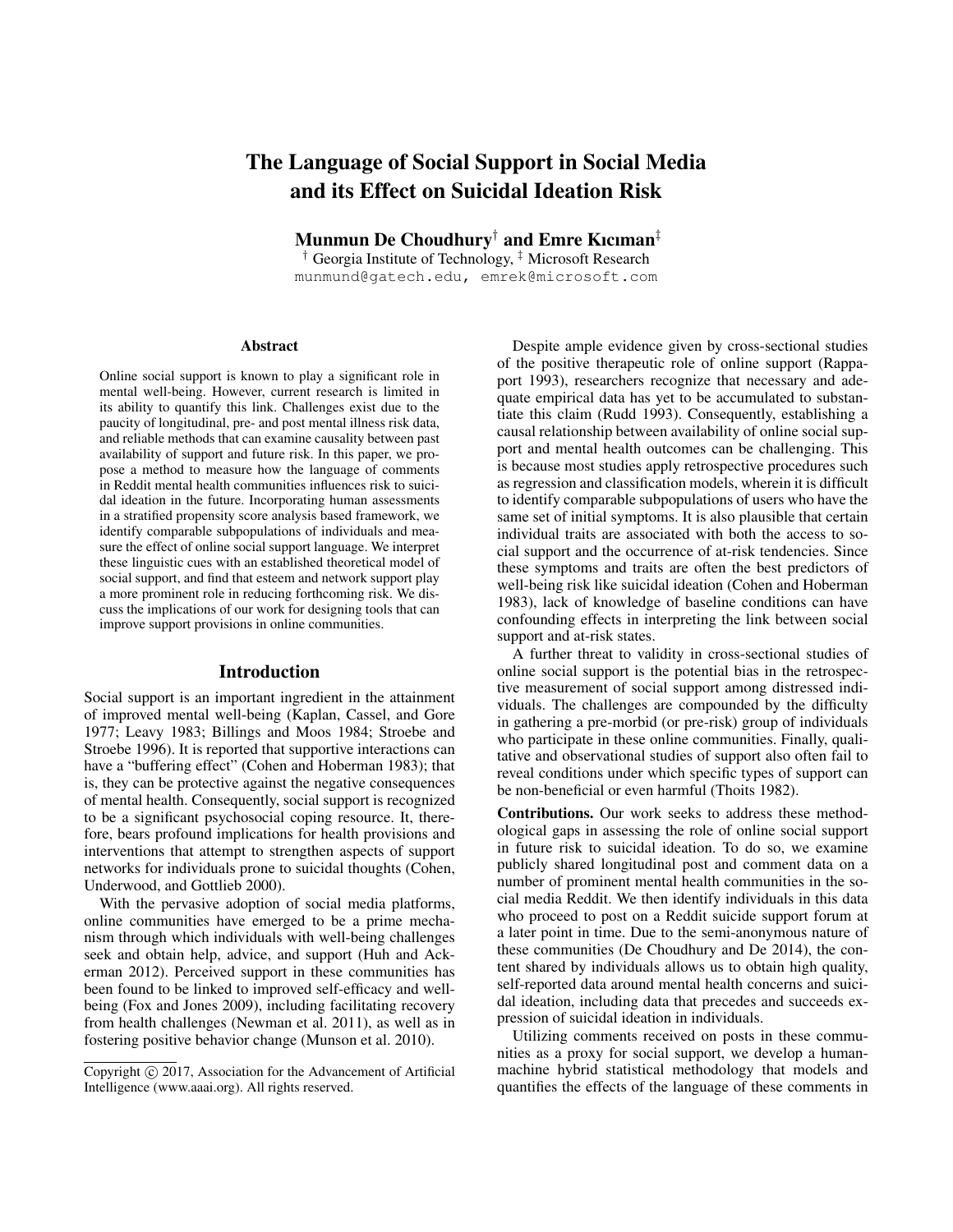individuals who do and do not post on the suicide support forum. Applying stratified propensity score matching (Rosenbaum and Rubin 1983) in a iterative fashion, we first identify linguistic features of comments that show significant effects. We obtain human assessments on the presence of suicidal ideation risk markers in posts associated with these features. Then we filter the features that correspond to comparable subpopulations. Finally, we include these assessments in computing local average treatment effect, so as to assess the effects of specific linguistic features of comments in future risk to suicidal ideation.

Findings. Our findings show that not all individuals posting in the Reddit mental health communities are equally likely to be influenced by support received through comments. Those who benefit from online social support tend to show greater social and futuristic orientation, interpersonal awareness, and lower cognitive impairment. We find these observations to align with observations in the psychology literature on suicidal ideation and support (Kaplan, Cassel, and Gore 1977). Next, we qualitatively interpret the context of use of the linguistic features of the comments, that our stratified matching approach identifies to have significant effects on future risk. To do so, we adopt the social support behavioral code framework of characterizing social support (Cutrona and Suhr 1992). We find that linguistic features used to provide esteem or network support tend to reduce one's risk to suicidal ideation in the future. Somewhat surprisingly, features associated with interpersonal acknowledgments tend to be significantly counter-beneficial.

We describe how our method and findings can provide insights into the positive and negative impacts of online commentary on future mental well-being. We also discuss design and ethical implications of our work in building novel technologies for moderators and volunteers, that seek to improve social support provisions in online communities.

# Related Work

#### Role of Social Support in Health and Well-Being

In the context of mental health, seminal work by Kaplan et al. (Kaplan, Cassel, and Gore 1977) defined social support as "the degree to which an individual's needs for affection, approval, belonging, and security are met by significant others". The study of social support parameters is identified to be a major investigatory tool for examining psychosocial influences upon health and disease (Kaplan, Cassel, and Gore 1977). Rappaport (Rappaport 1993) suggested that, in contrast to psychotherapy, socially shared stories form a kind of group narrative that constitutes a social identity and an avenue for social learning, growth, and behavior change. Cohen and Wills posited that social support "buffers" people from the potentially pathogenic influence of stressful events (Cohen and Hoberman 1983).

Recognizing the role of social support in improved health outcomes, social scientists have developed a helpful categorization schema *Social Support Behavioral Code* (Cutrona and Suhr 1992). This schema was developed by evaluating the frequency of occurrence of 23 communication behaviors intended to be supportive in five categories: *informa-* *tional support* (providing information or advice), *instrumental support* (expressing willingness to help in a tangible way or actually do so), *esteem support* (communicating respect and confidence in abilities by acts such as complimenting one), *network support* (communicating belonging to a group of people with similar experiences), and *emotional support* (communicating concern, or empathy). We adopt this characterization model of social support in our work.

However, efforts to assess the validity and reliability of social support indicators are noted to be lacking in the literature (Thoits 1982). Understanding how specific individuals respond to specific support mechanisms can enable developing tailored ways that improve one's psychological adjustment, efficacy, as well as resistance to and recovery from illness (Burleson et al. 2002). Our work attempts to explore these individual-level differences by studying online mental health support communities and understanding how linguistic attributes as well as types of support enabled through commentary, may relate to future risk or distress.

#### Online Communities and Social Support

*Health Efficacy and Online Support.* A rich body of work has examined the important role played by online communities in enabling individuals elicit and provide social support around a variety of health and well-being challenges, ranging from cancer to diabetes (Coulson 2005; Wang, Kraut, and Levine 2012; De Choudhury and De 2014; Andalibi et al. 2016). Online communities have been identified to be powerful platforms where disease-specific guidance and feedback, emotional support, coping and management strategies may be sought (Greene et al. 2011; Newman et al. 2011).

In the realm of mental health, a recent meta-analysis indicates that online support is effective in decreasing depression and increasing self-efficacy and quality of life (Rains and Young 2009). For instance, Oh et al. (Oh et al. 2013) surveyed Facebook users to find that a positive relationship existed between having health concerns and seeking healthrelated social support. Andalibi et al. (Andalibi et al. 2016) studied how individuals with experience of sexual abuse sought support in different online communities on Reddit for emotional wellness. Our work extends these investigations by examining to what extent we can quantitatively discover links between support and risk to suicidal ideation in different mental health Reddit communities.

*Causality.* The above research provides valuable insights into whether and how online support relates to and can potentially help improve one's health and well-being. However, we note that significant gaps exist in being able to quantify and measure their influence in future health outcomes. To address this challenge, Winzelberg et al. (Winzelberg et al. 2003) and Lieberman et al. (Lieberman et al. 2003), both conducted clinical trials wherein they assessed the effectiveness of online support communities for individuals with breast cancer. Following a 12 week study comparing two groups with and without access to an online support group BosomBuddies, Winzelberg et al. (Winzelberg et al. 2003) reported that the former groups showed reduced depression, perceived stress, and cancer-related trauma.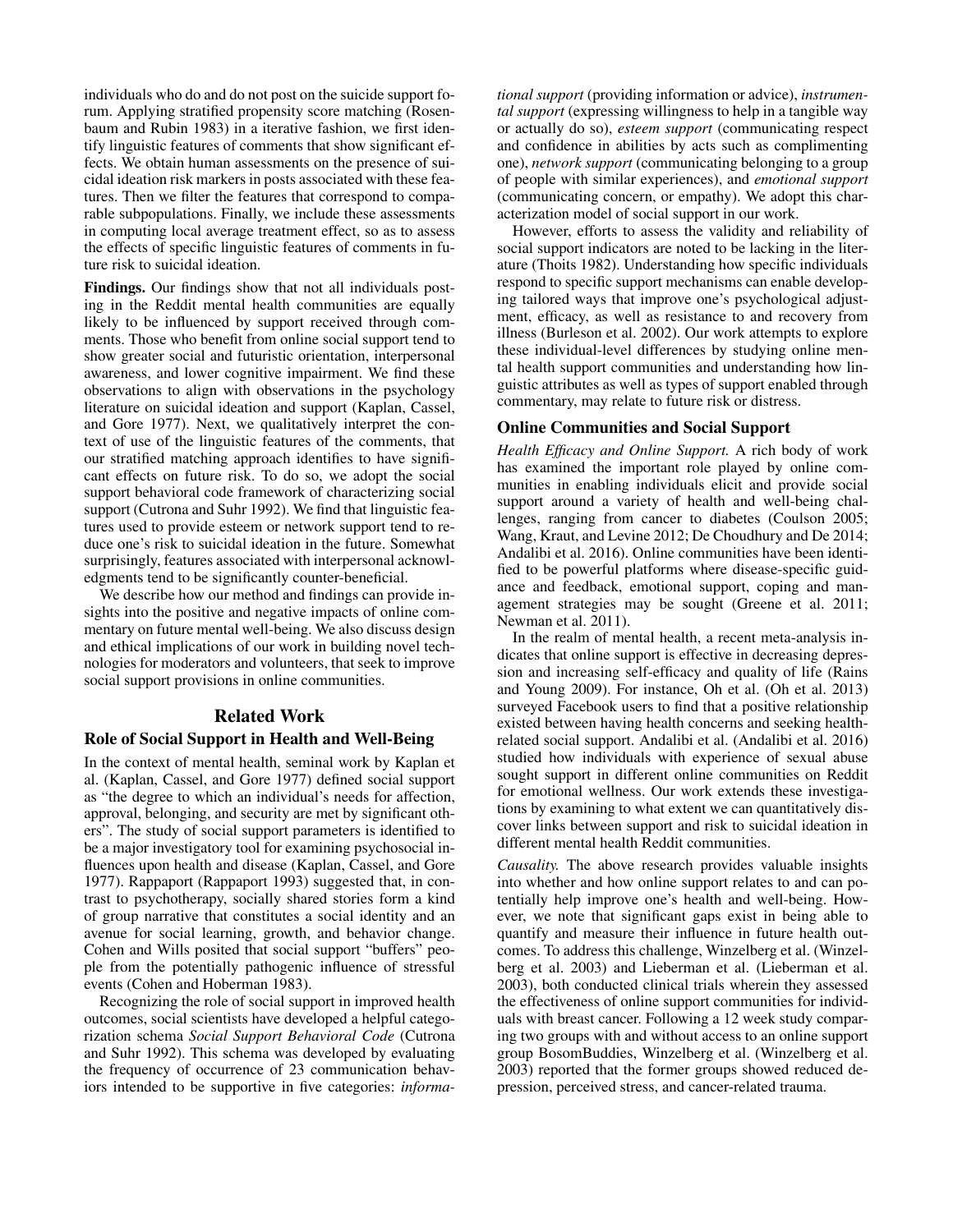

comments over authors in MH.

(d) Distribution of (e) Distribution of (f) Distribution of comment lengths (in comment lengths (in characters) for users characters) for users in MH→SW. in MH.

Figure 1: Characteristics of Reddit commentary data.

These methods, however, cannot be adopted in naturalistic settings; e.g., in understanding the role of online social support in future health outcomes, based on historical observational data. Moreover, participation in online support communities is inherently self-selected in nature. This can lead to confounding effects if the effectiveness of support is measured through traditional statistical approaches like regression models (Cohen and Wills 1985). We seek to close this gap by borrowing methods from the causal inference literature, in not only examining whether social support can help or exacerbate risk, but also what specific attributes of this support are likely to be less or more beneficial to specific subpopulations.

## Data

Identifying At-Risk Individuals. As a starting point of our data collection, we obtained access to a Reddit dataset of mental health posts from De Choudhury et al. (De Choudhury et al. 2016). This dataset included 79,833 posts from 44,262 unique users, that were shared between February 11 and November 11 2014 on 14 mental health subreddits (henceforth referred to as MH) and a prominent suicide support community on Reddit (r/SuicideWatch, henceforth referred to as SW). Example mental health subreddits include r/depression, r/mentalhealth, r/bipolarreddit, r/ptsd, r/psychoticreddit. All of these subreddits host public content, and have been examined and validated by mental health experts in prior work to be communities of mental health and suicidal ideation support (De Choudhury and De 2014).

Following the method developed in (De Choudhury et al. 2016), we constructed two user classes (Table 1). We first seek to identify a set of Reddit users who initially (say time period  $t_1$ ) post about mental health concerns (in the mental health subreddits, or MH) only, and would later (say time period  $t_2$ ) be observed to post about suicidal ideation in the SuicideWatch community (or SW). We also identify a second set of users for whom we would not have any observation of posting in SW in  $t_1$  or  $t_2$ , despite their postings on the

MH subreddits in  $t_1$ . For the purposes of our investigation, we consider  $t_1$  to span from Feb 11 2014 to Aug 11 2014, and  $t_2$  from Aug 12 2014 to Nov 11 2014, as also considered in (De Choudhury et al. 2016). The first set of users thus constitutes the class at risk of suicidal ideation in the future (henceforth referred to as  $MH \rightarrow SW$ ), while the latter is the class of users not at risk (henceforth referred to as MH). We were able to identify 440 users in the  $MH \rightarrow SW$  group based on this approach. For the MH users, to balance our class sizes going into the ensuing propensity score matching framework, we obtained an equal number of users (440) randomly sampled from the 28,831 users who never posted in SW in  $t_1$  or  $t_2$ . As also noted in (De Choudhury et al. 2016), a caveat of this approach is that some of these 28,831 users may have gone on to post on SW outside of the observable period of our dataset (i.e., after  $t_2$ ); however the large timespan of our data gives sufficient confidence in the purity of the classes derived.

|    | MН |    | MH→SW                |
|----|----|----|----------------------|
|    |    | もっ | ひっ                   |
| МН |    |    | $\sqrt{or}$ $\times$ |
|    |    |    |                      |

Table 1: Construction of user classes  $MH \rightarrow SW$  and MH.

Commentary Data. Recall, the goal of this paper is to assess the role that social support, as manifested in social media, may play in an individual's risk to suicidal ideation in the future. We consider comments made on Reddit posts of the above identified 440 MH→SW and another 440 MH users to be proxies of social support. Prior work has situated commentary in online communities to be mechanisms through which support is extended to help seekers (White and Dorman 2001).

For each of the 880 users spanning both the classes presented above, we grouped their posts, and then employed the official Reddit API (http://www.reddit.com/dev/api) to obtain the entire comment thread (the last 1000 comments) of each post. The comment threads included the text of each comment associated with a post, the author (username) associated with each comment, and its timestamp in UTC. For the 440 MH→SW users, we obtained 62,024 comments that were written by 32,362 unique users, while for the 440 in MH, there were 41,894 comments written by 21,358 unique users. Figure 1 gives descriptive statistics of the commentary data corresponding to the two user classes.

#### Method

To study how receiving social support, in the form of comments, impacts an individual's future risk to suicidal ideation (or likelihood of being in  $MH \rightarrow SW$ ), we seek to isolate the effects of comments from the influence of other factors that might confound the effect of comments on outcomes. The gold standard for this purpose is a randomized controlled trial, where individual posts are assigned to receive a specific comment, independent of other factors. Of course, randomized controlled trials are not always feasible, due to ethical or practical limitations. As an alternative, we work within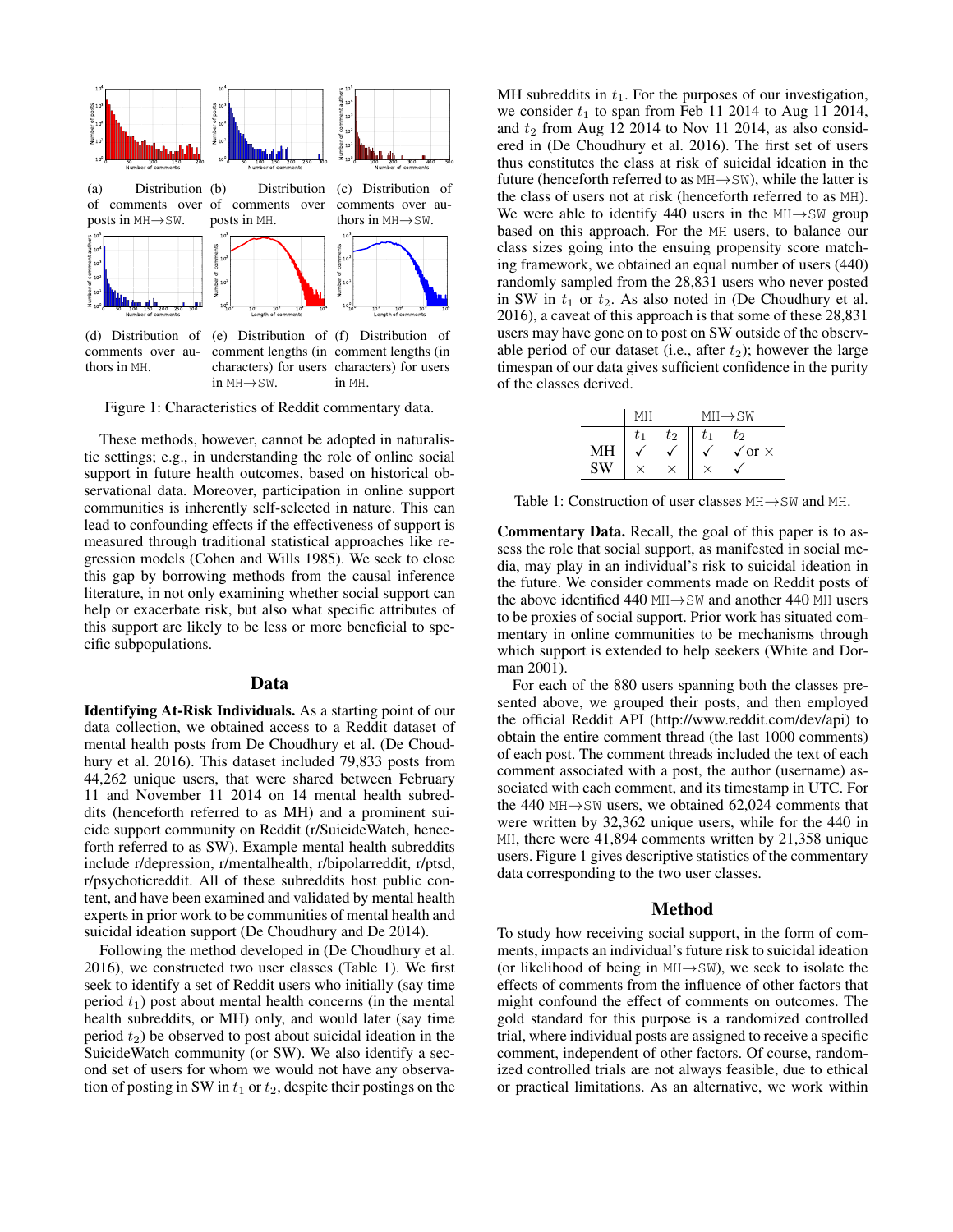

Figure 2: Schematic diagram of data processing and propensity score analysis procedure.

the potential outcomes framework of causal analysis (Rubin 2011; Imbens and Rubin 2015) commonly used for observational studies. Specifically, we apply a high-dimensional stratified propensity score method (Rosenbaum and Rubin 1983), conditioning our analysis of the effects of comments on the content of the earlier posts and comments shared and received by users in our dataset (see Figure 2 for a schematic description). Note that, conditioned analyses generally account for observed confounding factors but, unlike randomized controlled studies, cannot account for unobserved confounding factors.

Terminology and Data Preparation. Our unit of analysis is an individual Reddit user, whose experiences are characterized by their posts to the MH communities as well as other users' comments on these posts. We featurize these posts and comments as a per-user sequence of timestamped linguistic *tokens*, or *n*-grams ( $n = 2$ ); lower-cased and stopword eliminated. In our analysis, every comment-token appearing in an user's timeline is a *treatment* on that user. In other words, a user is said to have received a given treatment if they author a post that receives a comment containing the corresponding token. All post and comment tokens in an user's timeline that occur before a given treatment are considered to be *covariates*, representing possible factors that might confound our analysis of the treatment's effect on a user's measured outcome (i.e., whether or not a user posts in MH→SW in the future). Correspondingly, a *treatment group* is the set of users who have received a given treatment, and a *control group* is the set of users who have not received that treatment. For a given treatment, the result of our analysis is the difference in measured outcomes between the treatment and control groups, conditioned on covariates.

Stratified Propensity Score Analysis. Stratified propensity score matching attempts to isolate the effects of a particular treatment from the effects of covariates by dividing the treatment and control groups into strata where the covariates of the treatment subgroup within a strata are statistically identical to the covariates of the control subgroup within a strata. Each strata is thus, in essence, artificially approximating a randomized controlled trial where the "assignment" of a treatment is statistically uncorrelated with covariates, allowing us to better distinguish the possible causal effects of a treatment on users' future participation in MH→SW.

The stratification of users is based on their estimated propensity to receive a given treatment. The estimated propensity is a machine-learned function of a user's likelihood of receiving a treatment based on the user's covariates (all prior post- and comment-tokens). Once our method has stratified users, we analyze strata that have common support (Caliendo and Kopeinig 2008)<sup>1</sup>. Within each such strata, the treatment effect is the difference between the measured outcomes of the treatment group and the control group. In our case, this is the difference between the percentage of treated users who eventually participate in MH→SW and the percentage of control users who do so. The population-weighted combination of these strata-level effects is the final local average treatment effect, where local refers to the fact that we are only estimating over strata with common support. We repeat this entire procedure, including the propensity score estimation and stratification, for each of our target treatment tokens.

Implementation. In our implementation, the propensity score function is estimated using the averaged perceptron learning algorithm (Freund and Schapire 1999). Estimation is conducted based on a binary vector representation of users' timelines,  $H = h_1, ..., h_n$  where  $h_i$  is 1 for a given user if the token  $i$  appears in the user's timeline of posts and comments shared and received prior to the treatment token, and 0 otherwise. To distinguish between the effects of words written by users themselves and the effects of words written by others in comments, we treat an  $n$ -gram in a comment as being a distinct token from the same n-gram appearing in a post. Given a learned propensity score function, we divide our dataset into 10 strata. In addition to the local average treatment effect, we report the z-score and  $\chi^2$  tests of statistical significance. We perform this analysis for all target n-gram tokens that occur in the timelines of more than 10 individuals in the MH communities (11,278 tokens).

# Validating Comparability

When assessing the effect of a comment on a user's risk of belonging to MH→SW or MH in the future, our stratified analysis is comparing a treatment group of users who received a particular comment to a control group of people who did not. Having indistinguishable distributions of covariates in these two groups is very important to ensure that any difference in their likelihood of future posting in SW can be

 $1$ Common support requires that a strata have sufficient numbers of both treatment and control users. Strata without common support are generally very high- and very low-propensity strata. The semantic interpretation is that, in strata without common support, we cannot distinguish the effects of the treatment from the effects of the prior confounding factors that seem to have predetermined users' treatment status.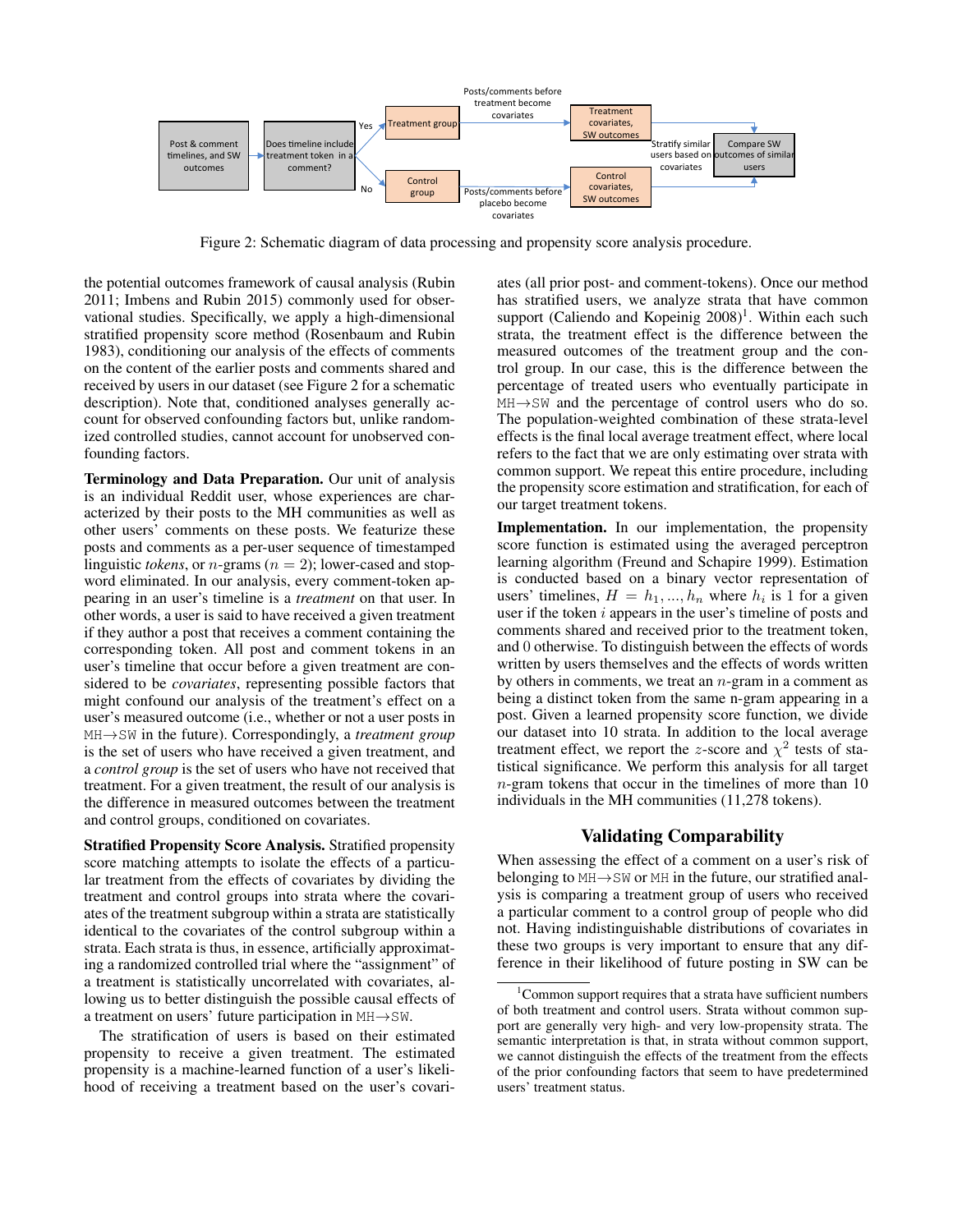attributed to the fact that one group received the comment and the other group did not. However, unlike a randomized controlled trial, we have no assurance that treatment is independent of *un*observed covariates (or independent of covariates incorrectly represented, from a machine learning perspective, in our covariate set). This can lead to confounded results. Therefore, ensuring that the stratified groups are correctly balanced is critical to correct estimation of outcomes i.e., the likelihood of a user being in MH→SW or MH.

Towards this goal, in this section, we describe an approach to first assess, qualitatively, the comparability (or *balance*) between the treatment and the control groups using human judges. Human judgments of balance are valid in our analysis because it is human commenters who are replying to posts, and thus deciding whether a user gets a treatment or not. We then quantitatively measure potential differences in sociolingustic measures and language models between the two groups. Together, this approach allows us to identify those subpopulations of treatment and control users, who are more likely to be affected by comments on their posts.

#### Qualitative Analysis of Balance

In this subsection, we present our qualitative approach of assessing balance between treatment and control groups belonging to different propensity strata. We first implemented our proposed propensity score matching technique among the MH posts and comments of the 880 users in our dataset. We identified tokens that had statistically significant treatment effects; negative effect would imply that receiving the comment token decreased chances of being in MH→SW, and vice versa. We randomly sampled 150 tokens with the most positive (or negative)  $z$ -scores for our ensuing qualitative assessment. Table 2 shows a sample of these tokens.

| Negative treatment effect    |             |        |                   |  |  |
|------------------------------|-------------|--------|-------------------|--|--|
| a reasonable lucky           |             | gently | shit you          |  |  |
| heart and problem but enjoys |             |        | even think        |  |  |
| Positive treatment effect    |             |        |                   |  |  |
| pain and                     | stay strong |        | do well not easy  |  |  |
| advice but                   | struggled   |        | hating to respond |  |  |

Table 2: Sample of comment tokens selected for estimating balance between treatment and control groups.

Thereafter, corresponding to each of the selected comment tokens, and spanning different propensity strata, we constructed post pairs, belonging to the treatment and control user groups. For each strata (per comment token), we randomly select 10 users from the treatment and 10 users from the control group. For each of these users, we pick their most recent post and all comments they received on that post up until the point of receiving the treatment token (or 'placebo' in the case of the control group). Table 3 gives some paraphrased examples of post pairs thus constructed.

Next we employed two raters, an expert in social media data analysis for mental health and a mental health professional, to qualitatively estimate balance in the post pairs generated above. In other words, the raters' task was to identify risk markers of suicidal ideation in the post pairs, that may not be observable to the propensity score analysis, however

aligned with known observations of behaviors of individuals at risk of suicidal ideation. In a post pair, if the markers aligned, we would infer the treatment and control groups for that particular comment token and strata to be *balanced*. If not, we would assume that our initial propensity score matching analysis needs further tuning to identify more accurately balanced treatment and control groups.

To do so, the raters first utilized a codebook of suicidal ideation risk markers developed in (De Choudhury et al. 2016) to independently rate a random sample of 100 post pairs constructed above to be balanced (very similar: rating of 1), or imbalanced (very dissimilar: rating of 0). The risk markers in the codebook were validated in (De Choudhury et al. 2016) to align with the cognitive psychological integrative model of suicide (Dieserud et al. 2001). They include: mentions of *hopelessness* ("I feel so abandoned"), *anxiety* ("I am feeling panicked"), *impulsiveness* ("right now there's only two ways to ending it"), *lack of self-esteem* ("I am too ugly to make friends"), and expressions of *loneliness* ("i have no one and i never felt such pain"). Following the initial rating exercise followed by resolution of differences, the raters rated a larger sample of 200 post pairs for balance and imbalance estimation. The final agreement was found to be high (Cohen's  $\kappa = .81$ ).

An interesting pattern emerged out of the qualitative coding of the post pairs. Figure 3 gives a distribution of the balance and imbalance ratings over different propensity strata. We observe that the distributions are nearly mirror images of each other. That is, the balance ratings tend to be more frequent among post pairs belonging to higher propensity strata, while the imbalance ratings peak for



Figure 3: Distribution of post pairs rated to be balanced and unbalanced.

pairs in the lower propensity strata. The distributions cross each other between stratas 3 and 4. We adopt the lower value 3 as a threshold to identify a set of strata (and corresponding subpopulation of users) for which the treatment and control groups are balanced (propensity strata  $>$  3). We also identify another set where the groups (and corresponding user subpopulations) are not balanced (strata  $\leq$  3).

Table 3 gives some example (paraphrased) tokens in our rated sample, example strata corresponding to them, and the post pair. As can be observed, the high propensity strata post pairs exhibit many of the markers of mental health challenges identified in our balance assessment codebook. These pairs are also semantically similar ("I have been alone", "there's no way to avoid pain 100%", "tired of trying, and failing", "feeling like shit but noone to talk to"). While for the lower propensity strata post pairs, only one of the posts shows these markers of risk to suicidal ideation. Summarily, the examples illustrate that our ratings that identified post pairs of these lower strata to have greater imbalance.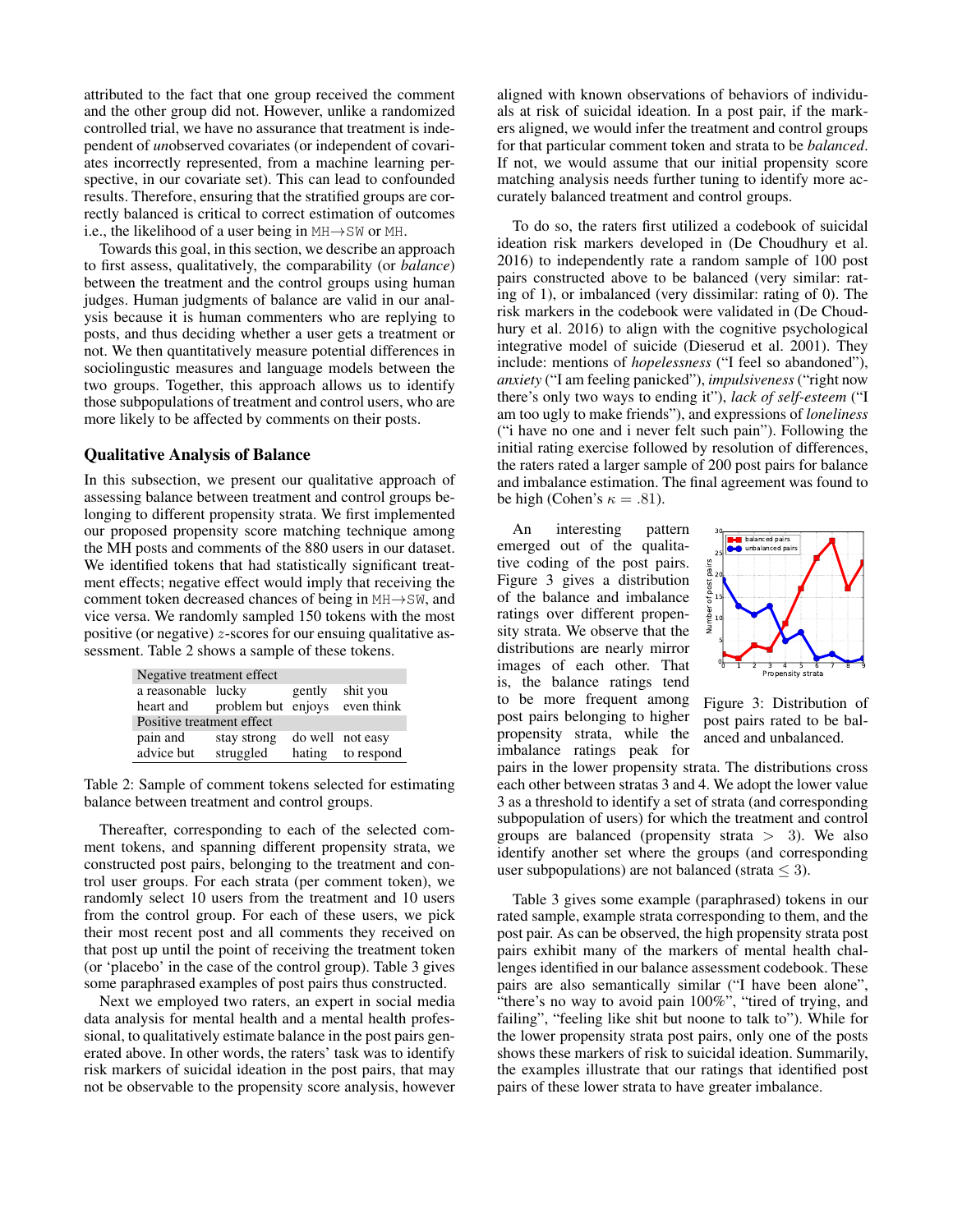| Token                         | Strata | <b>Treatment post</b>                                       | <b>Control post</b>                                        |  |  |  |
|-------------------------------|--------|-------------------------------------------------------------|------------------------------------------------------------|--|--|--|
| <b>High propensity strata</b> |        |                                                             |                                                            |  |  |  |
| not easy                      | 6      | a reason behind my depression is how small by body          | i'm aware there's no way to avoid pain 100%, which is      |  |  |  |
|                               |        | frame is, i've never cared much about muscle but it's       | why i'm attempting to go for the least painful way. we've  |  |  |  |
|                               |        | obviously one of the reasons i've been alone (friendships   | talked in detail about exactly why our issues are trou-    |  |  |  |
|                               |        | and relationships) for my whole life.                       | bling for each of us, so he knows that already             |  |  |  |
| advice but                    | 6 I    | i don't even know what all i feel, ashamed, angry, at my-   | feeling like shit but noone to talk to, just need a friend |  |  |  |
|                               |        | self and at the family that never did a thing to support me | who can cheer me up. noones online on facebook that i      |  |  |  |
|                               |        | before. i'm seriously thinking about just pulling out i'm   | can talk to so just alone right now                        |  |  |  |
|                               |        | tired of trying, and failing, over and over again.          |                                                            |  |  |  |
| Low propensity strata         |        |                                                             |                                                            |  |  |  |
| seek                          | 2 I    | i realize that i'm having depression. i have not showered   | i noticed during the livestream, even though that he       |  |  |  |
|                               |        | for a week now, unable to sleep and always thinking neg-    | wasn't using their (i'm assuming) condenser micro-         |  |  |  |
|                               |        | ative about myself                                          | phone, i felt that his volume and the tones of his voice   |  |  |  |
|                               |        |                                                             | sounded much more "comfortable" with the headset.          |  |  |  |
| slow down                     |        | an american football fan but i am intrigued by the world    | greetings people, i am a worthless nobody.i guess i want   |  |  |  |
|                               |        | cup. i remember watching 4 years ago and was fasci-         | to take more of your time in the vain hopes that you'll    |  |  |  |
|                               |        | nated.                                                      | somehow be able to make me feel better.                    |  |  |  |

Table 3: Post pairs and associated comment tokens qualitatively assessed to correspond to balanced and imbalanced treatment and control groups. Text has been slightly paraphrased to protect the identities of the users.

#### Quantitative Analysis of Subpopulation Differences

The above balance analysis showed that the effects of getting a token in a comment may not be homogeneous. Certain users may see little effect of getting a token (low propensity strata), while others see a large effect (higher propensity strata). Essentially, in what ways are the subpopulations of users who fall in the high and low propensity strata different? This is an important consideration in order to understand whether and how users with different characteristics might be less or more likely to be affected by specific tokens appearing in the comments they receive, in their likelihood of being in MH→SW in the future. To answer this and to give more credence to our qualitative balance assessment, we adopted the following quantitative approach.

Specifically, we adopt the use of the LIWC lexicon (Chung and Pennebaker 2007) to quantify the extent to which a variety of sociolinguistic measures are present in the posts of the two subpopulations in the high (strata  $>$ 3) and low propensity strata (strata  $\leq$  3). Let us call them subpopulation H and subpopulation L respectively.

| <b>Measures</b>                      | Diff.           |                 | t p   | <b>Measures</b>            | Diff.    |         | $\boldsymbol{p}$ |
|--------------------------------------|-----------------|-----------------|-------|----------------------------|----------|---------|------------------|
| Affective attributes                 |                 |                 |       | <b>Temporal References</b> |          |         |                  |
| <b>NA</b>                            |                 | $-7.18$ $-2.95$ | ∗     | future_tense               | 18.28    | 4.89    | ***              |
| anger                                | $-12.46 - 3.55$ |                 | $**$  | Social/Personal Concerns   |          |         |                  |
| sadness                              | $-9.40 - 3.01$  |                 | ∗     | family                     | 6.04     | 2.64    | $\ast$           |
| Cognition and Perception             |                 |                 |       | friends                    | 20.23    | 4.62    | ***              |
| $\cos$ . mech                        | $40.75$ 6.65    |                 | ***   | social                     | 23.67    | 5.08    | ***              |
| inhibition                           | $-15.10 - 4.45$ |                 | ***   | health                     | 12.55    | 3.58    | $***$            |
| hear                                 | 9.40            | 3.09            | $* *$ | work                       | 8.98     | 3.08    | $***$            |
| <b>Lexical Density and Awareness</b> |                 |                 |       | <b>Interpersonal Focus</b> |          |         |                  |
| verbs                                | 31.24           | 6.94            | ***   | $1st$ p. sin.              | $-20.69$ | $-4.51$ | ***              |
| aux verbs                            | 9.46            | 3.00            | **    | 2nd p.                     | 15.68    | 3.27    | $***$            |
| article                              | 25.51           | 6.24            | ***   | 3rd p.                     | $-20.69$ | 5.77    | ***              |
| adverbs                              | $-10.00$        | $-3.14$         | $* *$ | indef p.                   | 18.76    | 4.67    | ***              |

Table 4: Results of independent sample t-tests between the posts of subpopulations affected by and not affected by comment tokens. Significance is reported following Bonferroni correction: \*\*\* :  $p < 10^{-5}$ ;\*\* :  $p < 10^{-4}$ ;\* :  $p < 10^{-3}$ .

In Table 4 we present the results of our analysis of the subpopulations H and L using the LIWC measures – our choice of these measures is motivated from prior work where they were used to examine and understand different types of mental health content on social media (De Choudhury et al. 2013). We observe significant differences across the subpopulations, as given the "Diff" metric—it is the relative percentage difference between the value of a specific measure in the mental health posts of subpopulation H and that of subpopulation L.

The subpopulation H tends to express notably lower *anger*, *sadness*, and *NA* in their posts. Their posts also show lower *inhibition* and higher *cognitive processing*. As shown in the measures of *lexical density and awareness*, this subpopulation also presents more awareness of their context and environment (De Choudhury et al. 2016). Greater use of function words in their posts indicates greater logical coherency in their writing style (Chung and Pennebaker 2007). Interestingly, this subpopulation also tends to share more about their *health* and *work*, and discuss more about *social* and *family* related concerns. Finally, subpopulation H, compared to subpopulation L, tends to show lower self-focus or self-preoccupation as noted in the use of their *1st person singular pronouns*. Conversely, the language of their posts tends to show higher interpersonal focus through use of *2nd and 3rd person pronouns*.

Summarily, the above qualitative and quantitative analyses reveal significant differences between subpopulations H and L: those likely to be affected by commentary (H) manifest a type of underlying behavior and traits that put them in a position to derive greater benefit (or counter-benefit) from comments received on their mental health posts.

#### Results

## Propensity Score Analysis

Once we identify the reliably balanced strata  $(>3)$  comprising users are likely to be affected by commentary on their posts, we adapt our stratified propensity score algorithm to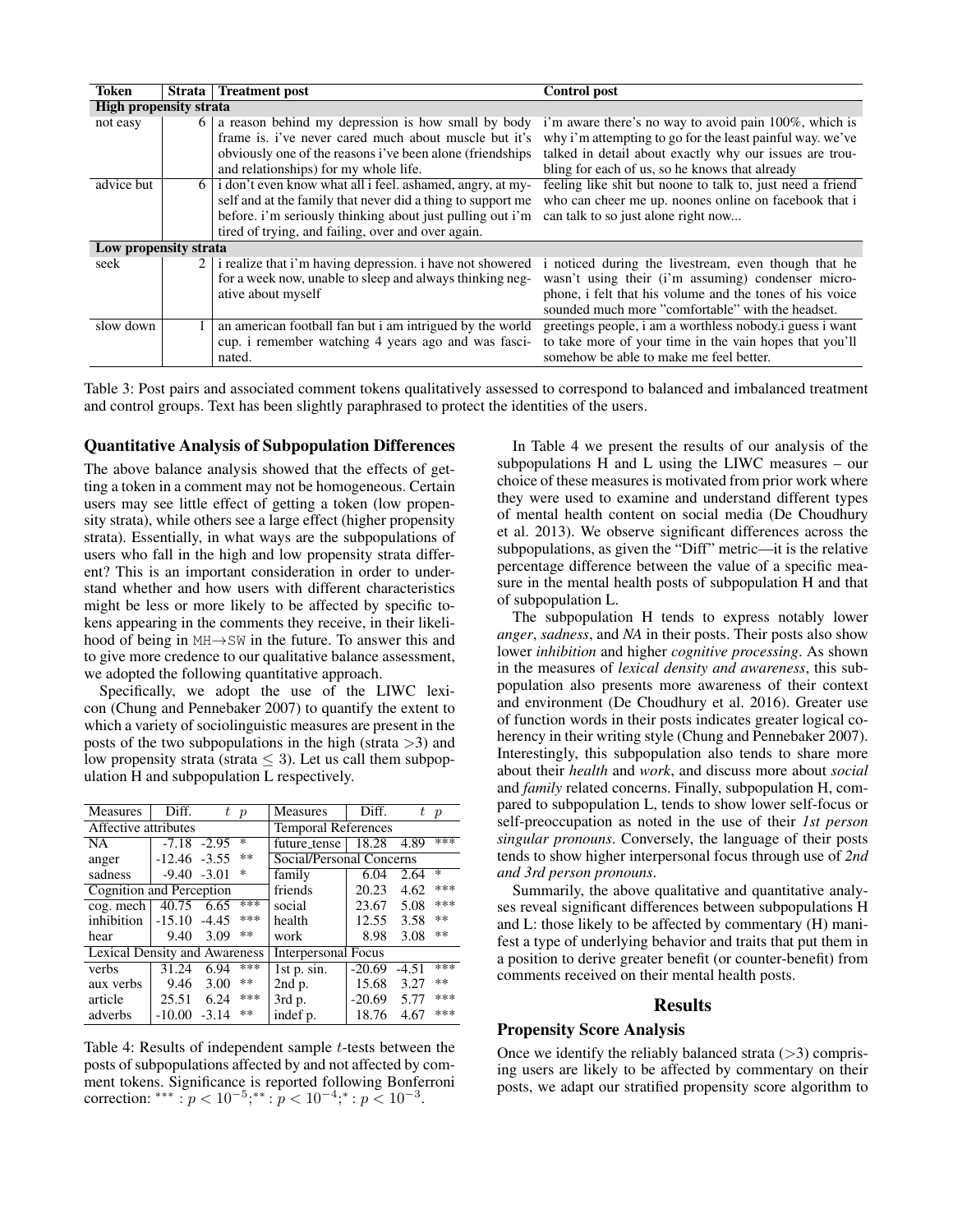ignore other strata, and then computing the final outcome effect over the population of treatment and control users in the remaining strata. Being calculated only over well-balanced strata, this local average treatment effect is thus a more reliable estimate of the effect of a particular comment token, though it is also more limited in its coverage over the population of users.

In Table 5 we report 40 comment tokens that give the most negative or positive  $z$  scores in distinguishing between MH→SW and MH users. Corresponding to each token, we also report the absolute number of users in our dataset (out of a total of 880) who received the token in one of their comments (treatment count), the proportion of users in our data who fell into an unclipped strata of the token (coverage), the percent increase in likelihood of belonging to MH→SW in the future based on getting the token in a comment in the past (local average treatment effect), the  $z$  score of the token's likelihood of appearance between the two user classes and associated  $\chi^2$  statistic, and the pointwise mutual information (PMI) between the comment token and the outcome.

We find that controlling for historical use of different tokens in the posts of the users as well as the tokens received by them in the comments associated with these posts, getting comments tokens such as "gently" ( $z = -2.18$ ), "is helpful" ( $z = -1.45$ ), "fight the" ( $z = -1.22$ ), "enjoyed it"  $(z = -1.1)$ , "nice i"  $(z = -1.06)$ , "really fun"  $(z = -1.01)$ , "totally agree"  $(z = -.93)$ , "be super"  $(z = -.54)$ , "instructions" ( $z = -.53$ ) significantly decrease a user's likelihood of being in MH→SW in the future. For "gently" this decrease is 31%, for "be helpful" it is 12%, for "fight the" it is  $23\%$ , while for "instructions" it is 17%.

Which are the comment tokens getting which *increases* the likelihood of being in  $MH \rightarrow SW$ ? We show comment tokens with the most positive treatment effects and high zscores in Table 5. Getting tokens like "proud" ( $z = 5.35$ ), "am sorry"  $(z = 4.77)$ , "suicide"  $(z = 4.67)$ , "medication" ( $z = 4.51$ ), "depressed" ( $z = 4.28$ ) and "pain and"  $(z = 4.24)$ , "hating"  $(z = 3.99)$  results in increasing the likelihood of being in  $MH \rightarrow SW$  by 28-58%.

#### Exploring Context of Use of Comment Tokens

Next we explore the context of usage of the above identified significant comment tokens. This analysis is meant to enable us to understand how different types of social support relate to the outcome of being in MH→SW or MH.

We randomly sampled a set of 100 comments that contained the 20 tokens identified in Table 5 to decrease the likelihood of being in MH→SW, as well as another 100 comments with the 20 tokens that were found to increase future risk to being in MH→SW. We employed qualitative inductive open coding on this sampled corpus to probe into characterizing social support expressed through the tokens.

To develop a codebook and a categorization scheme for the sampled comments, we followed an iterative, semi-open coding procedure. We adopted concepts and characterizations of social support given by the social support behavioral code framework (Cutrona and Suhr 1992), and in the literature on mental health, suicide, and social media (De Choudhury and De 2014). The raters included a mental health ex-

| Feature                                                                                  | Count           | Coverage | Effect  | z-val             | $\chi^2$       | PMI            |
|------------------------------------------------------------------------------------------|-----------------|----------|---------|-------------------|----------------|----------------|
| Negative treatment effect (increased likelihood of being in MH)                          |                 |          |         |                   |                |                |
| gently                                                                                   | $\overline{43}$ | 0.3      | $-0.31$ | $-2.18$           | 2.55           | 0.02           |
| sure of                                                                                  | 43              | 0.49     | $-0.22$ | $-2.04$           | 2.31           | 0.15           |
| is helpful                                                                               | 37              | 0.49     | $-0.12$ | $-1.45$           | 1.86           | 0.15           |
| be tough                                                                                 | 39              | 0.51     | $-0.25$ | $-1.44$           | 0.82           | 0.01           |
| fight the                                                                                | 34              | 0.51     | $-0.23$ | $-1.22$           | 1.53           | 0.16           |
| enjoyed it                                                                               | 46              | 0.3      | $-0.18$ | $-1.1$            | 0.71           | $\overline{0}$ |
| be ready                                                                                 | 39              | 0.49     | $-0.04$ | $-1.06$           | 1.41           | 0.18           |
| nice i                                                                                   | 54              | 0.39     | $-0.06$ | $-1.06$           | 1.01           | 0.13           |
| really fun                                                                               | 35              | 0.2      | $-0.06$ | $-1.01$           | 1.23           | 0.13           |
| totally agree                                                                            | 37              | 0.49     | $-0.05$ | $-0.93$           | 0.98           | 0.17           |
| completed                                                                                | 54              | 0.4      | $-0.09$ | $-0.91$           | 0.25           | $\overline{0}$ |
| enjoys                                                                                   | 32              | 0.51     | $-0.08$ | $-0.85$           | 1.23           | 0.18           |
| defeat                                                                                   | 46              | 0.4      | $-0.28$ | $-0.83$           | 0.55           | $\overline{0}$ |
| to defend                                                                                | 44              | 0.2      | $-0.08$ | $-0.79$           | 1.18           | 0.14           |
| was nice                                                                                 | 37              | 0.49     | $-0.12$ | $-0.77$           | 0.97           | 0.1            |
| really liked                                                                             | 40              | 0.51     | $-0.1$  | $-0.61$           | 0.88           | 0.08           |
| be super                                                                                 | 42              | 0.6      | $-0.03$ | $-0.54$           | 1.38           | 0.17           |
| instructions                                                                             | 54              | 0.39     | $-0.17$ | $-0.53$           | 0.32           | $\mathbf{0}$   |
| your home                                                                                | 33              | 0.49     | $-0.11$ | $-0.45$           | 0.55           | 0.08           |
| kindness                                                                                 | 42              | 0.4      | $-0.11$ | $-0.37$           | 3.42           | 0.19           |
| <b>Positive treatment effect</b> (increased likelihood of being in $MH \rightarrow SW$ ) |                 |          |         |                   |                |                |
| proud                                                                                    | 127             | 0.6      | 0.31    | $\overline{5.35}$ | 4.14           | 0.55           |
| a hobby                                                                                  | 35              | 0.49     | 0.53    | 4.87              | 4.57           | 0.76           |
| am sorry                                                                                 | 34              | 0.49     | 0.53    | 4.77              | 4.69           | 0.77           |
| suicide                                                                                  | 123             | 0.49     | 0.28    | 4.67              | 4.21           | 0.49           |
| you wish                                                                                 | 32              | 0.49     | 0.55    | 4.54              | $\overline{4}$ | 0.8            |
| together with                                                                            | 32              | 0.49     | 0.51    | 4.54              | 4.16           | 0.72           |
| medication                                                                               | 114             | 0.49     | 0.35    | 4.51              | 4.13           | 0.56           |
| friend you                                                                               | 32              | 0.49     | 0.52    | 4.43              | 3.8            | 0.74           |
| your opinion                                                                             | 33              | 0.4      | 0.5     | 4.35              | 4.44           | 0.69           |
| to respond                                                                               | 40              | 0.49     | 0.49    | 4.34              | 3.41           | 0.69           |
| i care                                                                                   | 40              | 0.4      | 0.55    | 4.31              | 4.57           | 0.81           |
| depressed                                                                                | 187             | 0.4      | 0.3     | 4.28              | 5.01           | 0.53           |
| seek                                                                                     | 132             | 0.39     | 0.27    | 4.26              | 4.41           | 0.47           |
| pain and                                                                                 | 51              | 0.3      | 0.58    | 4.24              | 6.05           | 0.87           |
| do well                                                                                  | 44              | 0.4      | 0.56    | 4.11              | 4.32           | 0.82           |
| stay strong                                                                              | 48              | 0.4      | 0.52    | 4.09              | 4.16           | 0.74           |
| medical                                                                                  | 133             | 0.49     | 0.19    | 4.05              | 2.67           | 0.37           |
| vent                                                                                     | 84              | 0.49     | 0.32    | 4.02              | 3.59           | 0.54           |
| hating                                                                                   | 39              | 0.49     | 0.52    | 3.99              | 3.02           | 0.74           |
| misery                                                                                   | 34              | 0.49     | 0.5     | 3.96              | 3.13           | 0.7            |

Table 5: Comment tokens given by propensity score matching that contribute to increased or decreased change in likelihood of being in MH→SW or MH respectively.

pert and a social media expert like our balance analysis. First the raters independently coded a random sub-sample of 50 comments, then discussed each comment together with assigned codes to establish a shared vocabulary. Next, they independently coded the remaining 150 comments based on the shared vocabulary and social support coding scheme thus developed. Interrater reliability Cohen's  $\kappa$  for this task was found to be high: .86.

The final set of social support codes that described the comments included emotional, esteem, informational, instrumental, and network support, as well as interpersonal acknowledgments, aligning with the types given in prior work (Cutrona and Suhr 1992). Table 6 gives example comment experts associated with these categories.

The comment excerpts in Table 6 help us understand, in what ways the tokens identified to have large effects on one's likelihood of being in MH→SW in the future, are used in social support contexts. We observe that emotional support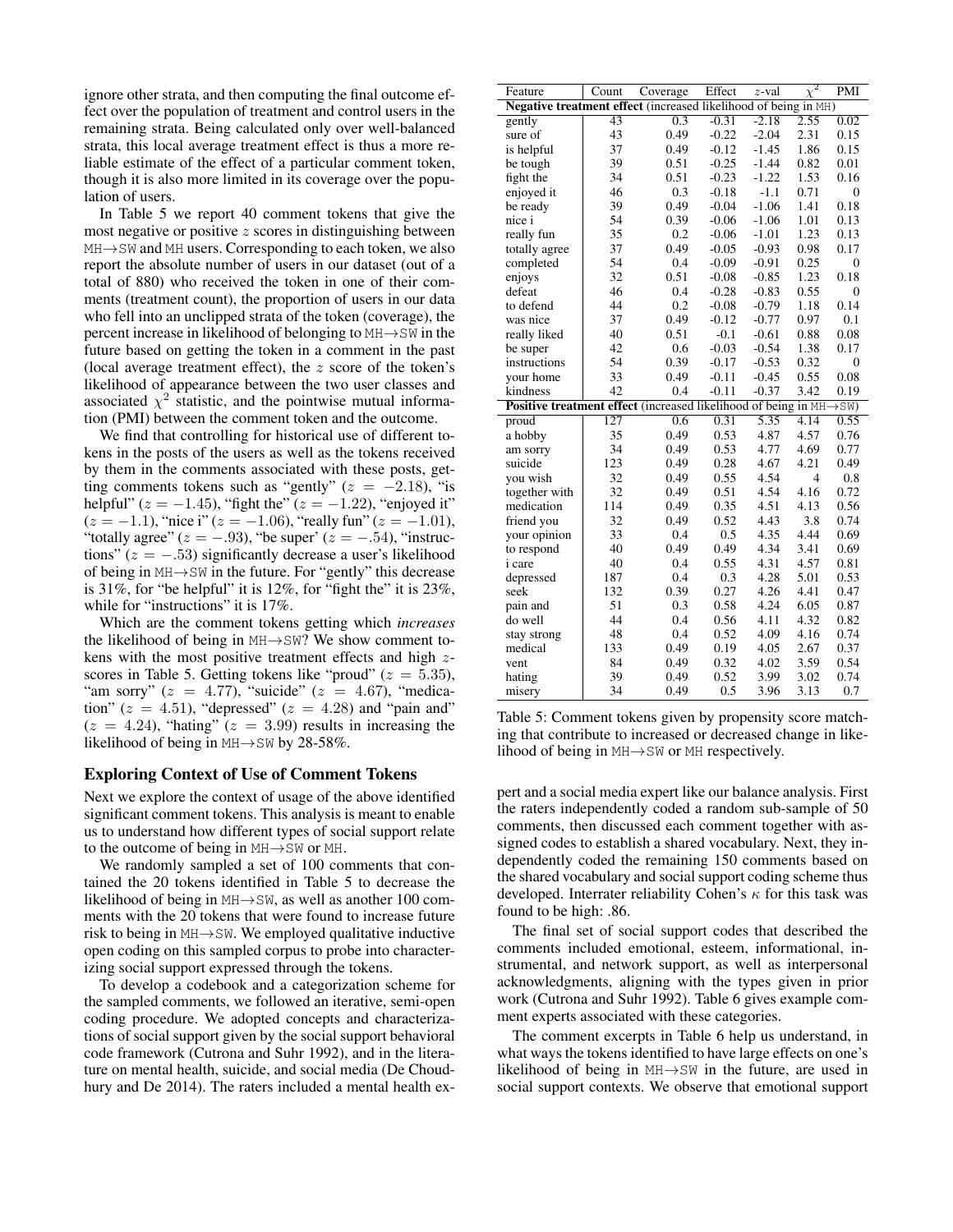| <b>Higher likelihood of being in MH</b>                                                                                                                                                                                             | <b>Higher likelihood of being in <math>MH \rightarrow SW</math></b>                                                                                                                       |
|-------------------------------------------------------------------------------------------------------------------------------------------------------------------------------------------------------------------------------------|-------------------------------------------------------------------------------------------------------------------------------------------------------------------------------------------|
| <b>Emotional Support</b>                                                                                                                                                                                                            |                                                                                                                                                                                           |
| <i>i totally agree.</i> It is hard. I have been there and it is not easy to<br>handle the financial stress, buying a house, girlfriend being eight                                                                                  | I've recently lost friends whom I've known for 10 years, due to me<br>being 'insensitive'. So yes sadly it does happen, I get you and what                                                |
| months pregnant, car issues, job issues, family issues. $(15\%)$                                                                                                                                                                    | you are doing through, you are <i>not alone</i> ( $\uparrow$ 16%)                                                                                                                         |
| <b>Esteem Support</b>                                                                                                                                                                                                               |                                                                                                                                                                                           |
| cheers mate, <i>fight the</i> stigma, you can do it! $(\sqrt{23\%})$                                                                                                                                                                | You have great potentials in self-actualizing your own situation and<br>ending your <i>misery</i> . $(†50\%)$                                                                             |
| <b>Informational Support</b>                                                                                                                                                                                                        |                                                                                                                                                                                           |
| Ever thought of trying to find professional care? I suggest you do<br>that. You need to give life a second chance it may surprise you a lot.                                                                                        | If your issue is with the taking of <i>medication</i> , talk to them about<br>taking it, discuss your issues with it. Like the guy above said, it                                         |
| I know it can be tough, but worth it $(\sqrt{25\%})$                                                                                                                                                                                | may help and could be worth a try, but it is good to discuss concerns<br>about that sort of thing with the person prescribing it. $(\uparrow 35\%)$                                       |
| <b>Instrumental Support</b>                                                                                                                                                                                                         |                                                                                                                                                                                           |
| Start by going for meditation, it can <i>gently</i> help you break habitual<br>negative thought patterns, and might also help you get a little bit of<br>that "distance" from yourself that you are looking for $(\downarrow 31\%)$ | Bro, eat healthy, run, keep your room clean, actively suppress nega-<br>tive thoughts, force yourself to do something productive, even if it's<br>just pursuing <i>a hobby</i> . $(†53%)$ |
| <b>Network Support</b>                                                                                                                                                                                                              |                                                                                                                                                                                           |
| There is no reason to be nervous and yet everyone here understands<br>and have been precisely at the same place you are in your brave<br>post. [] i hope some of this discussion is helpful to you. $(12\%)$                        | Thats not true at all. everyone in this community really wants to<br>hear your story. They would want to respond. Everyones story is<br>worth a listen don't you think? $(\uparrow 49\%)$ |
| <b>Acknowledgments</b>                                                                                                                                                                                                              |                                                                                                                                                                                           |
| Exactly this. i would be super frustrated too. Anxiety is debilitating<br>and very difficult to cope with $(13\%)$                                                                                                                  | I understand you are <i>depressed</i> . Depression is the annihilation of<br>motivation. So it's no wonder u quit the job $(\uparrow 30\%)$                                               |
|                                                                                                                                                                                                                                     |                                                                                                                                                                                           |

Table 6: Example (slightly paraphrased) comment excerpts containing one of the tokens identified to significantly decrease or increase likelihood of being in MH→SW or MH. We show the specific tokens in italics, and their treatment effects inside brackets.

ranges from relating to specific challenging life situations ("totally agree"), to expressing empathy over how they impact one's life ("not alone"). Esteem support can include boosting one's morale to fight the stigma of mental illness ("fight the"), or encouraging hope and uplifting thoughts despite distressful experiences ("misery"). Through informational support, commenters provide advice and suggestions to seek professional mental health help ("be tough"), therapy and medication ("medication"). Commenters also provide various forms of instrumental support, including self-improvement activities like involvement in pastimes ("a hobby"). Next, network support comments express solidarity, connection, and social integration ("is helpful"). Finally, acknowledgments of social support include explicit recognition of the post author's feelings ("be super"), thoughts, or experiences ("depressed").

While the context of use of the specific tokens with significant treatment effects did not reveal notable<br>differences between differences the likelihood of being in MH and MH→SW, the relative manifestation of the different social support categories in comments for the two user classes did show sharp contrast. This is



Figure 4: Distribution of different social support types.

observable from Figure 4, that gives the distributions of the different support categories over the 200 coded comments, associated with MH and MH→SW. A Kruskal-Wallis one-



(a) Top five comment tokens (b) Top five comment tokens with negative treatment effects. with positive treatment effects.

Figure 5: Relative distribution of support types for comment tokens with high (a) negative, and (b) positive treatment.

way analysis of variance test indicates that the difference between these two distributions of social support types is significant ( $\chi^2(5; N = 200) = 5.92; p < 10^{-3}$ ).

For the coded comments associated with MH, we find greater expression of esteem (31%) and network support (23%), followed by emotional support (16%). Informational support (9%) and acknowledgments (5%) tend to be relatively lower for comments containing tokens that decrease likelihood of posting in SW. Overall, this distribution indicates the positive impact of esteem and network support in reducing one's future risk of suicidal ideation expression. However, the coded comments in  $MH \rightarrow SW$  tend to involve largely acknowledgments (40%) and informational support (23%). Instrumental (9%) and network support (5%) constitute the smallest categories for these comments. It appears that receiving acknowledgments of one's feelings, or advice around mental health issues do not translate to reduced future expressions of suicidal ideation.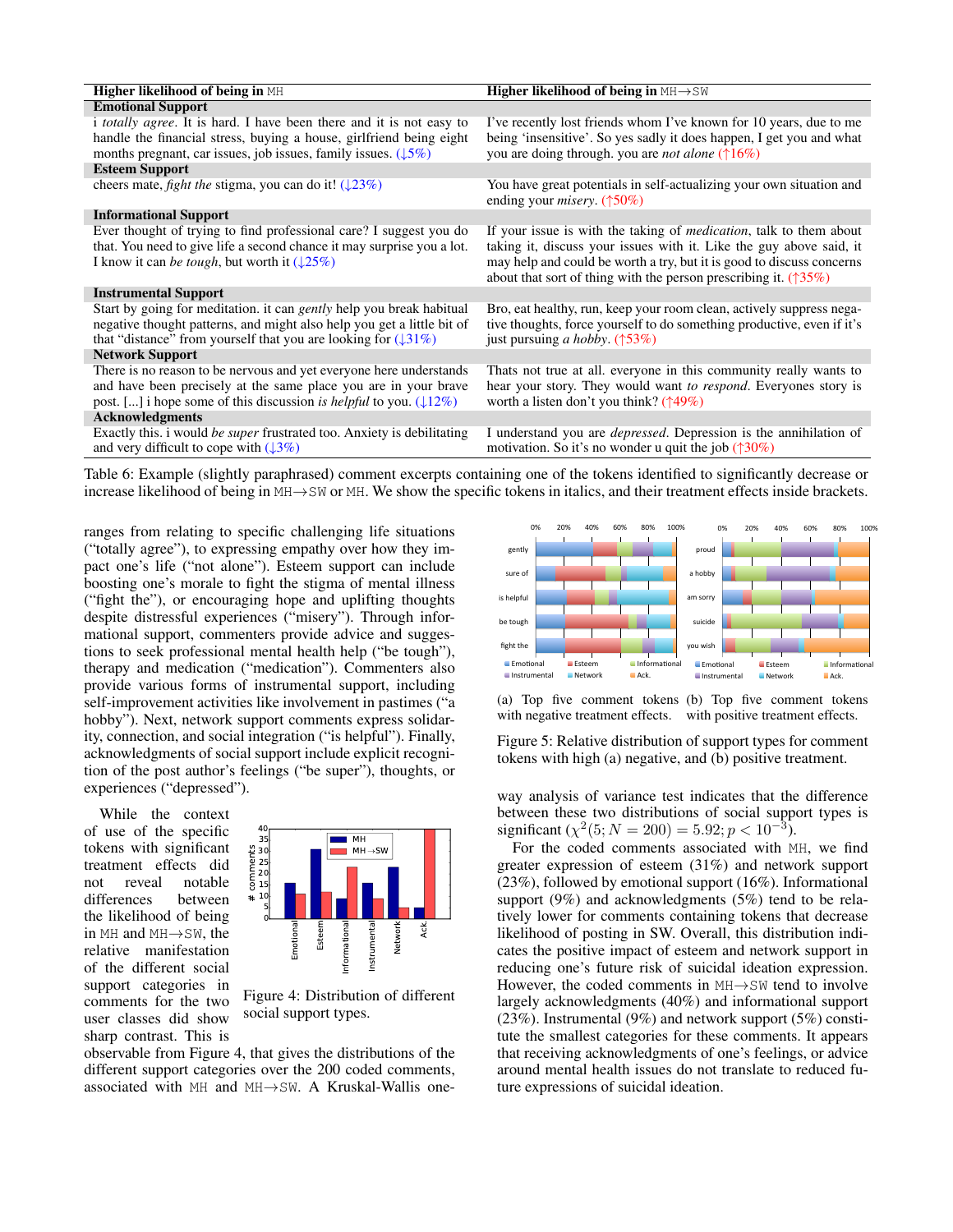This analysis demonstrates how our propensity score analysis method can enable us understand the usefulness of various types of support. To probe further, we sought to directly examine how some of the comment tokens with large effects (negative or positive) are used in specific social support contexts. In Figure 5(a-b) we report these findings for five comment tokens with the largest negative and positive treatment effects (ref. Table 5). The relative distributions of support types reported in this figure were determined based on the 200 qualitatively coded comments above. Aligning with our above observations, we find that tokens associated with negative treatment effect appear in comments that our raters coded to be related to emotional, esteem, or network support. On the other hand, we observe that comment tokens that increase the likelihood of being in MH→SW (i.e., are counter-beneficial) occur in comments spanning interpersonal acknowledgments and those that provide information or instrumental support.

#### **Discussion**

#### Theoretical and Practical Implications

In this paper we provided a principled, data-driven approach to reveal in what ways social support in the form of commentary can influence mental health outcomes of individuals, specifically their risk of posting about suicidal ideation in the future. Our work bears implications for research in mental health and suicidal ideation, by providing new, previously less understood insights into the mechanics of how (online) social support may impact future risk. Despite tremendous work attempting to establish the beneficial effects of support on well-being (Kaplan, Cassel, and Gore 1977), limited work has focused on *how* social support can improve health (LaRocco, House, and French Jr 1980; Cohen and Hoberman 1983). Literature also indicates that there is limited but under-investigated evidence that not all sources or types of social support are equally effective in reducing distress (Thoits 1982). Our findings speak to both these aspects. By focusing on the online behaviors of a large sample of individuals spanning several months, our work also opens up promising opportunities of employing an unobtrusive data source like social media to not only understand how and what attributes of social support may promote or hinder the well-being of individuals, but also to quantify *prospective* risk based on historically received support.

Beyond these theoretical implications, we believe our methods and these insights we gleaned may be used to create enabling tools and applications. Today, support related moderation practices in online health communities are largely non-algorithmic in nature. Moderators manually examine comments to assess whether they are could be potentially beneficial. In some social computing systems, Reddit inclusive, moderators may rely on community signals like upvotes or downvotes, or refer to comments flagged by community members to assess whether they are potentially helpful or harmful. However, since votes or user reports are accrued over a period of time, support moderation using these kind of approaches may not be prompt enough. For sensitive communities like the ones we study in this paper, judging

the supportiveness of comments is time-critical, because unhelpful comments may exacerbate someone's vulnerability.

With our propensity score matching approach, interactive tools may be built for moderators, so that they are able to moderate comments in a more timely fashion. Using such tools, moderators can closely monitor (and discourage) the use of linguistic tokens in comments known to increase the likelihood of posting in SW in the future. On the other hand, the tokens that do include evidence of reducing suicidal ideation risk could be promoted dynamically, especially for those subpopulations, who our approach indicates to be at a greater likelihood of being affected by commentary.

# Ethical, Social Challenges and Limitations

We now discuss some ethical and social challenges of this work. The (semi)-automated systems we presented above could allow moderators and support volunteers to make improved decisions and choices based on forecasted likelihood of risk. However, what are the obligations for the moderators or the volunteers when they discover an individual to be at a higher likelihood of suicidal ideation, that might be attributed to a specific instance of support? How can online communities reap the benefits of our method, gain from the design opportunities we outline above; at the same time, protect their ethical obligations? We also envision ethical questions regarding the use of certain type of language in comments. Does preventing a well-intentioned commenter from sharing something be considered to be a impediment to free speech? Taken together, collaborations between computing researchers, mental health experts, moderators, and ethicists can help develop protocols and guidelines that facilitate the use of our work in practical contexts in the future.

Discussing limitations, our method and findings do not reveal users' intent or motivation behind the sharing of specific linguistic cues in comments. We also cannot be sure why certain forms of social support tend to be associated with reduced likelihood of suicidal ideation in the future, or why certain others tend to show converse effects. We also presume self-selection biases in our data. Individuals who post on MH or SW, despite their expression of vulnerability, are after all individuals who are seeking help and advice. Therefore, it is perhaps not surprising that certain types of comments or forms of support are beneficial to them.

We acknowledge limitations to our propensity score analysis method as well. Our data does not meet the strong assumptions that are required to infer true causality: ignorability, and the stable unit treatment value assumption. There are also likely unobserved confounds, such as users' psychological traits, offline behaviors, and history that they may not be mentioned in Reddit posts. While these limitations prevent us from making strong causal claims, in practice we find the results of our analyses provide significant insight about the role of social support in suicidal ideation.

# **Conclusion**

This paper made a methodological contribution in the analysis of online social support for mental well-being. We applied stratified propensity score matching to the content of